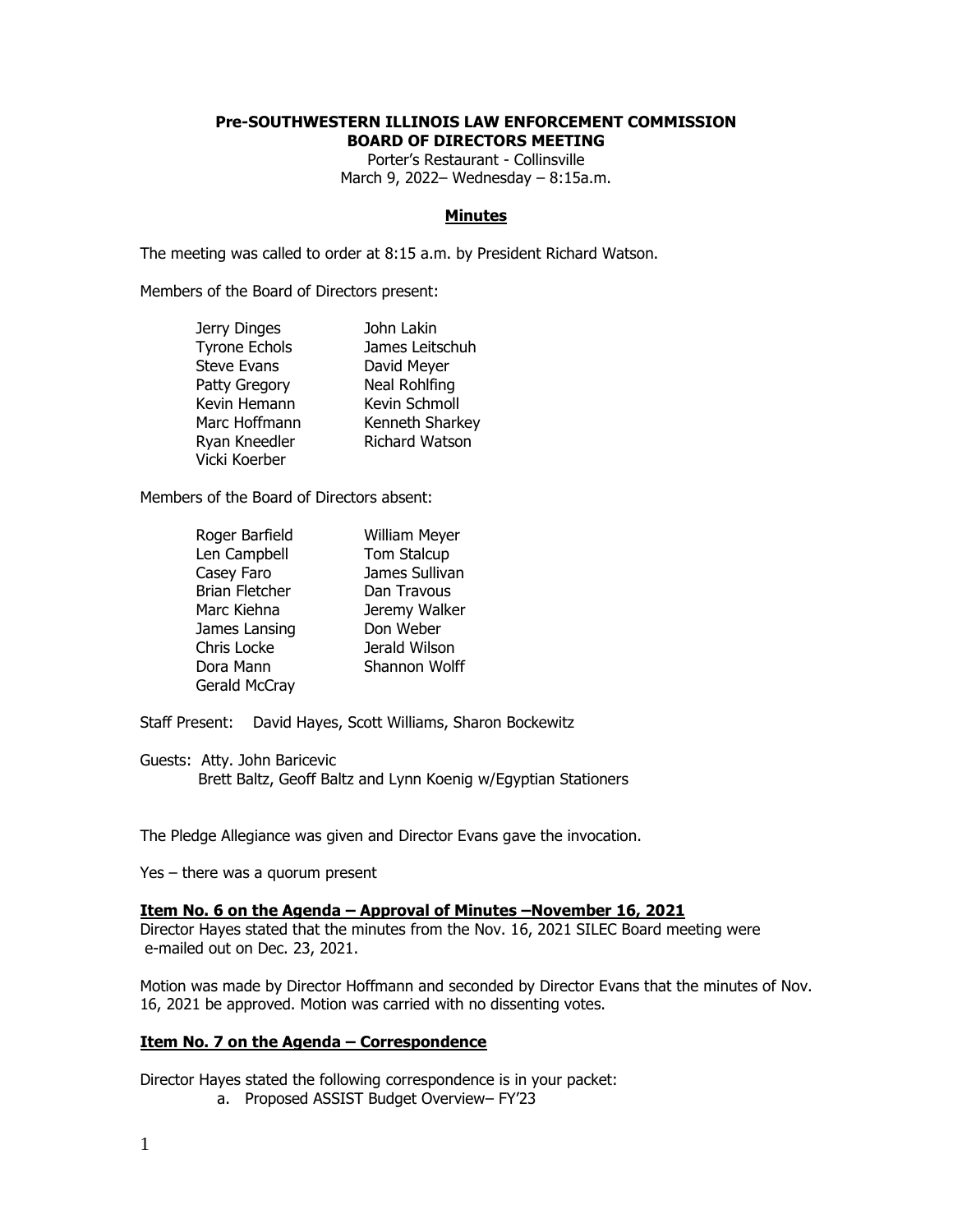- b. Budget Line-Item Changes
- c. FY'2022 Statement of Partnership Agencies
- d. SILEC Board Meeting Schedule
- e. Updated Board of Directors Chart
- f. Resolution from Madison Co. Board appointing Mayor Kevin Hemann- SILEC Board
- g. Congrats Ltr. to new member Mayor Hemann of Highland
- h. Proposed –New Office Project Bid Contracts for Office Space Work & Equipment

### **Item No. 8 on the Agenda – Expenditures – Nov./Dec/ 2021 & Jan/Feb 2022**

Director Hayes stated that the Trng & Admin expenditures for Nov./Dec. 2021 & Jan. 2022 were e-mailed out on Feb.  $16<sup>th</sup>$  – February 2022 is in your packet.

Motion was made by Director Eckert and seconded by Director Lakin to approve the expenditures for Nov., Dec. 2021 & Jan., Feb. 2022. Motion carried with no dissenting votes.

## **Item No. 9 on the Agenda – Executive Committee Report**

## **A. SILEC – FY'21 Audit**

President Watson stated that the FY'21 SILEC Audit report was e-mailed out. Auditor Frank Hollis was unable to make it today to go over his Audit report. Director Hayes stated that the Audit was e-mailed out on Feb. 16<sup>th</sup>, there were no material findings in the Audit.

Motion was made by Director Rohlfing and seconded by Director Lakin to approve the FY'21 SILEC-Administration Audit. Motion carried with no dissenting votes

## **B. Proposed ASSIST Budget-FY'2023**

Director Hayes stated that in your packet you will find the FY'23 Budget Overview and lineitem changes. Director Hayes stated that it is his intent to notify this board at the next meeting of his retirement at the end of this year, and that he will be asking the board to appoint Asst. Dir. Scott Williams as his replacement as the New Director. SILEC will also be hiring a new Asst. Dir. in October, this will help with the transition, the new Asst. Director will be paid out of the Secretary of State Grant monies for three months. We are also anticipating that the new employee will be taking the company paid health/dental insurance policy, so we have budgeted for this in our fringe benefits line. Director Hayes continued going over the line-item changes for FY'23, which were very minor.

Director Hayes stated that the Budget Committee met on March 2, 2022 and they are recommending approval of the attached Training Budget Overview for FY'23.

Motion was made by Director Evans and seconded by Director Rohlfing to approve the FY'23 Training Budget as presented. Motion carried with no dissenting votes.

## **C. Annual Awards Banquet**

Director Hayes stated the SILEC/SIPCA Annual Awards Banquet scheduled for January 20, 2022 was rescheduled for April 21, 2022 it is being held at the Doubletree in Collinsville. Invites were e-mailed out on March 1, 2022. SILEC Board members dinner will be paid for, any guests will have to pay \$35.00 to SILEC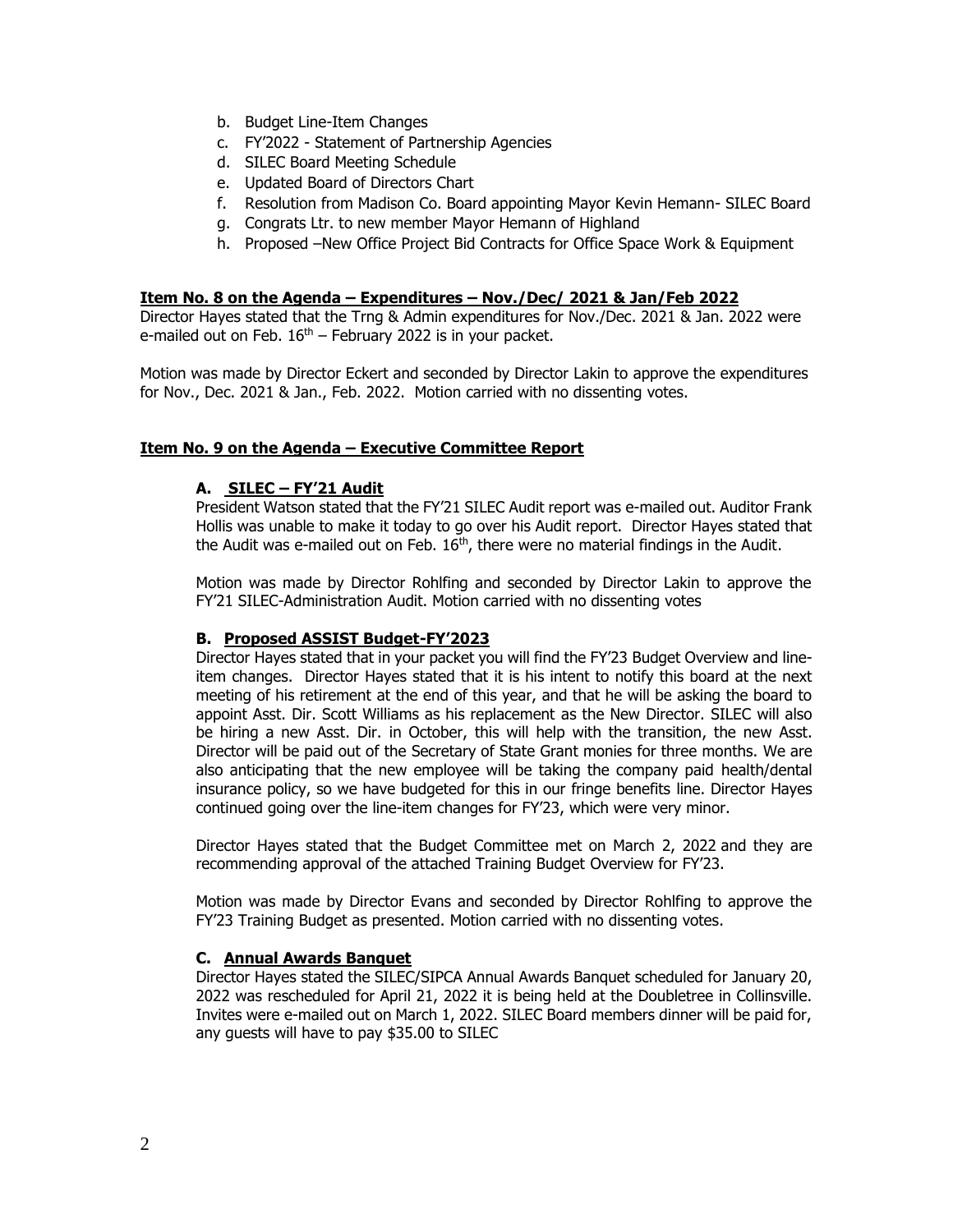## **D. Statement of Partnership Agencies for FY'22**

Director Hayes stated that we have 62 Partnership Agencies that have paid and 20 that have not paid. We collected \$109,000 so far this year. We are doing very well in terms of our Partnership Agency fees.

### **E. Pending SILEC Lease Agreement w/City of Belleville**

Director Hayes stated that at the November meeting we discussed the \$1.5 Million Secretary of State Grant, included in that grant was a spending project for New SILEC Office space lease for the next 10 years. Also included in that plan was the office space and equipment needed.

With that being said, we started discussions with the City of Belleville about leasing space in the Lindenwood Campus. We hired Attorney John Baricevic to negotiate the lease agreement with the City of Belleville. Atty. Baricevic went over the Lease Agreement with the board and entertained if there were any questions.

Director Hayes stated that Atty. Baricevic did a great job for us on this lease agreement We will be writing a check today if this is approved for \$255,750. (100% of our lease for 10 yrs.) and presenting it to the City of Belleville tomorrow.

Also – After the ten years is up, the PTB will provide the funding for the office facility rental. We have not budgeted for office rental/utilities for the last 25 years. Sheriff Justus, was the main person responsible for us getting into the SCCSD building years ago and Sheriff Watson has been very gracious to let us stay for this many years.

Director Hayes also thanked Mayor Patty Gregory of Belleville, since she took office this project really started moving forward. The negotiations with the City of Belleville, she made it very simple and amicable to deal with.

Director David Meyer asked if we will only be using the Lindenwood classroom for our training. Director Hayes stated that we will still remain mobile and move around to other training sites. If we use the Lindenwood classroom, we will be paying a fee of \$50 per day when we use it. The Alan J. Dixon Building is the building that we will be occupying, it is the newest building and the best space.

#### **Executive Committee:**

Motion was made by Director Lakin and seconded by Director Rohlfing to approve the SILEC Lease Agreement with the City of Belleville for the Office space at the Belleville Educational Campus (Former Lindenwood Campus). Motion carried with no dissenting votes.

## **Full SILEC Board:**

Motion was made by Director Koerber and seconded by Director Schmoll to approve the SILEC Lease Agreement with the City of Belleville for the Office space Belleville Educational Campus (Former Lindenwood Campus). Motion carried with no dissenting votes.

## **Bid Contract for Office Space Work & Equipment**

Director Hayes went over the proposed office work and equipment bids. There are six separate bids, which were done through a pre bid company called Sourcewell. Director Hayes went over all of the bids. The total project was estimated to cost about \$195,188.

The largest amount of money will be coming out of the Secretary of State Grant (\$124,000), we will also be using Training funds (\$44,000), that we have been verbally approved for. We will also be transferring Excess Local Cash \$(26,000), which we have accumulated through the years.